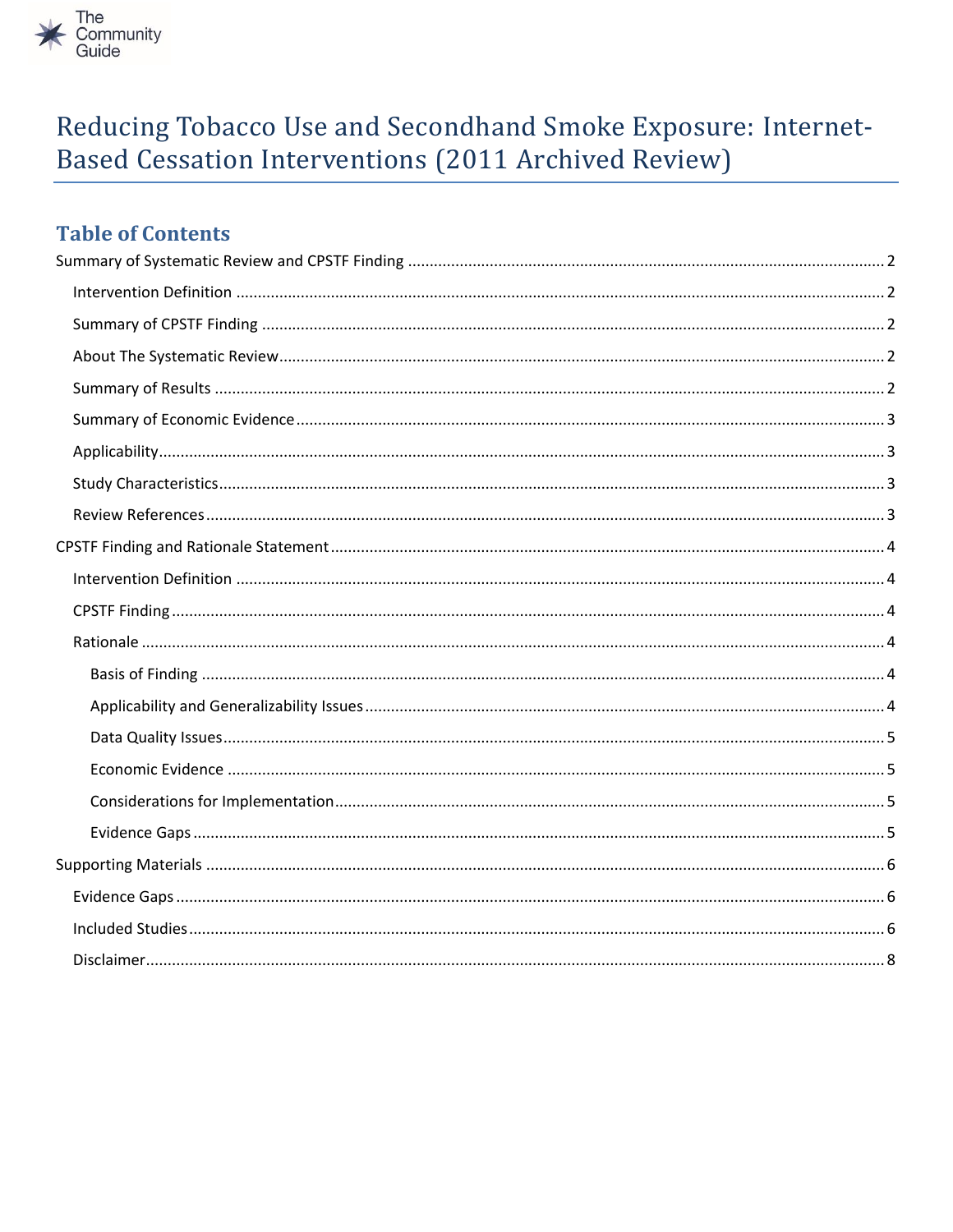

# **Summary of Systematic Review and CPSTF Finding**

### <span id="page-1-1"></span><span id="page-1-0"></span>**Intervention Definition**

Internet-based cessation interventions use websites to provide evidence-based information, strategies, and behavioral support to motivate and assist tobacco users interested in quitting. Content may be developed or adapted for specific populations and communities. Content also may be tailored for individuals based on computer algorithms that match services and advice to information provided by the user.

Websites may be interactive, with automated monitoring, feedback, and support features. Coaching, counseling and social support may be made available through e-mails, chat rooms, or bulletin boards.

Internet-based cessation interventions may be coordinated with additional interventions, such as quitlines or provision of medications.

### <span id="page-1-2"></span>**Summary of CPSTF Finding**

The Community Preventive Services Task Force (CPSTF) finds insufficient evidence to determine whether internet-based interventions increase tobacco use cessation.

Studies included in the review reported inconsistent effects, and interpretation was complicated by differences in internet-based content, components, and interactions; frequent provision of evidence-based interventions to comparison groups; and moderate to high rates of loss to follow-up.

### <span id="page-1-3"></span>**About The Systematic Review**

The CPSTF finding is based on evidence from a systematic review published in 2010 (Civljak et al., search period through June 2010) combined with more recent evidence (search period June 2010-August 2011).

The systematic review was conducted on behalf of the CPSTF by a team of specialists in systematic review methods, and in research, practice, and policy related to reducing tobacco use and secondhand smoke exposure.

#### <span id="page-1-4"></span>**Summary of Results**

The systematic review included 24 studies.

Thirteen of the included studies compared internet-based interventions with either usual care or non-Internet-based interventions.

- Results across studies were inconsistent.
- Studies that targeted adult tobacco users showed cessation increased by a median of 3.2 percentage points (7 studies).

Eleven of the included studies compared different types of internet-based interventions and found inconsistent results.

Ten of the included studies compared internet-based interventions that provided tailored and interactive content with non-tailored-internet or no-internet interventions.

- Results across studies were inconsistent.
- Studies reported cessation increased by a median of 2.1 percentage points.
- Reducing Tobacco Use and Secondhand Smoke Exposure: Internet-Based Cessation Interventions (2011 Archived Review) 2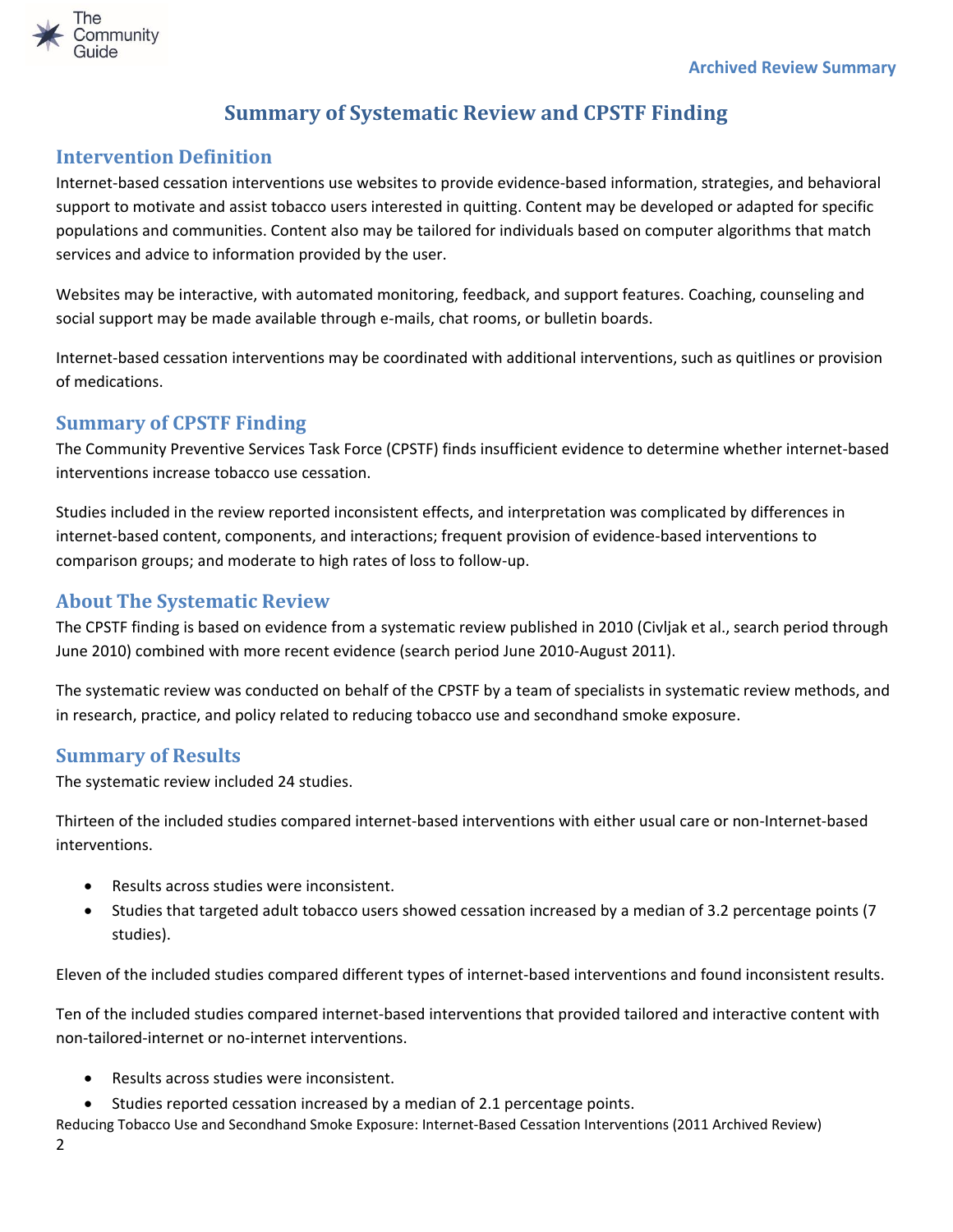

#### <span id="page-2-0"></span>**Summary of Economic Evidence**

An economic review included five studies. There were so many differences between the interventions, however, that results could not be combined.

### <span id="page-2-1"></span>**Applicability**

Applicability of this intervention across different settings and populations was not assessed because the CPSTF did not have enough information to determine if the intervention works.

### <span id="page-2-2"></span>**Study Characteristics**

- Studies were conducted in the United States, Norway, the United Kingdom, Germany, Switzerland, New Zealand, and the Netherlands.
- Three studies targeted adolescents and two studies targeted young adults.
- Included studies used trial designs with concurrent comparisons, but many of the comparisons and analyses were not directly relevant.
- Studies often provided one or more interventions to participants in the comparison group; seven studies provided evidence-based treatments such as cessation counseling or medications.
- The observed rates of loss to follow-up were high in many of the included studies (median 36.7%).

#### <span id="page-2-3"></span>**Review References**

Civljak M, Sheikh A, Stead LF, et al. Internet-based interventions for smoking cessation. *Cochrane Database of Systematic Reviews* 2010, Issue 9, Art. No.: CD007078. DOI: 10.1002/14651858.CD007078. pub3.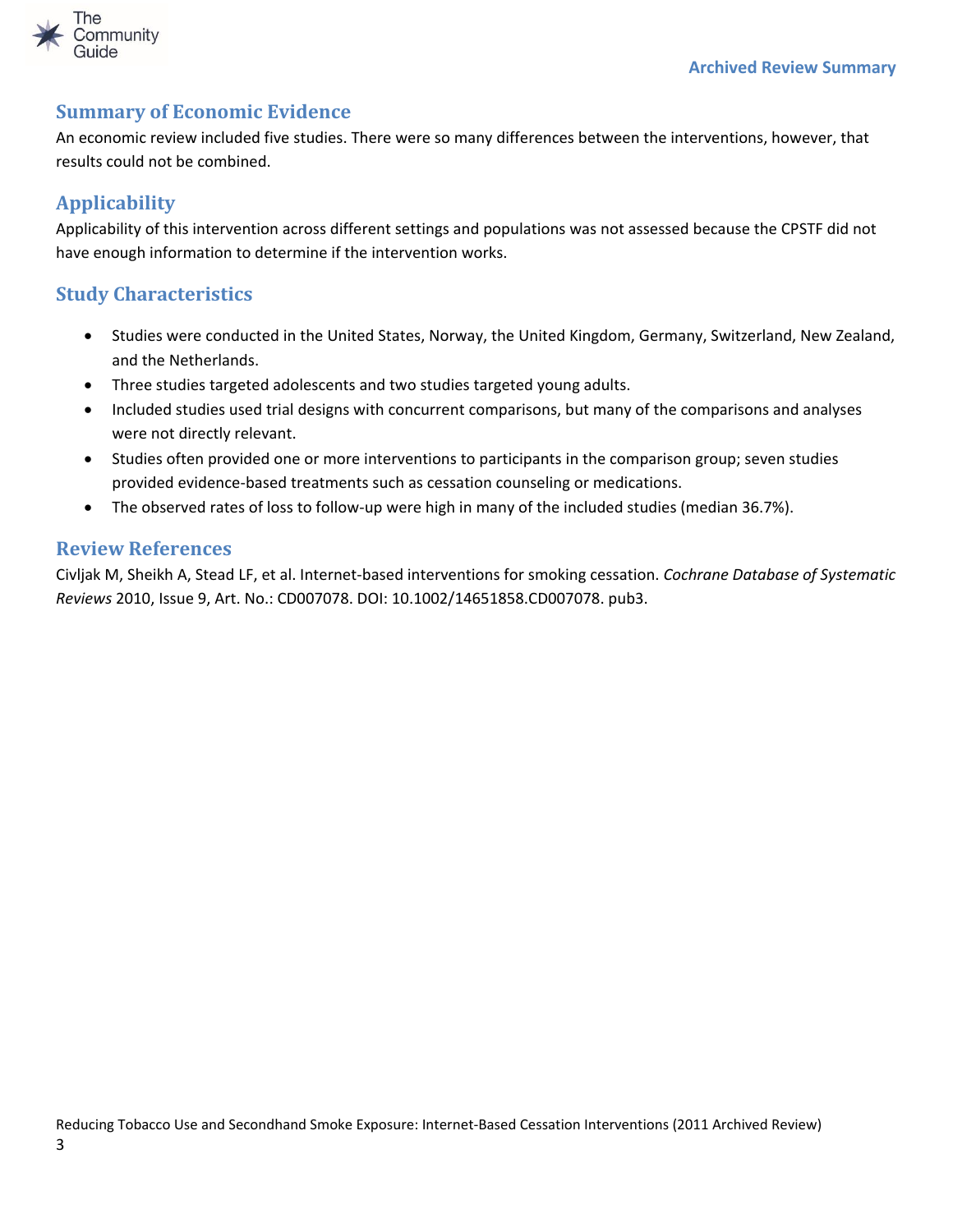<span id="page-3-0"></span>

# **CPSTF Finding and Rationale Statement**

#### <span id="page-3-1"></span>**Intervention Definition**

Internet-based cessation interventions use websites to provide evidence-based information, strategies, and behavioral support to motivate and assist tobacco users interested in quitting. Content may be developed or adapted for specific populations and communities. Content also may be tailored for individuals based on computer algorithms that match services and advice to information provided by the user. Websites may be interactive, with automated monitoring, feedback, and support features. Coaching, counseling and social support may be made available through e-mails, chat rooms, or bulletin boards. Internet-based cessation interventions may be coordinated with additional interventions, such as quitlines or provision of medications.

#### <span id="page-3-2"></span>**CPSTF Finding (December 2011)**

The Community Preventive Services Task Force finds insufficient evidence to determine the effectiveness of Internetbased interventions in increasing tobacco use cessation. Evidence was considered insufficient because the included studies observed inconsistent effects on tobacco cessation, and interpretation of the included studies was complicated by: (1) differences in Internet-based content, components, and interactions; (2) the frequent provision of evidencebased interventions to the comparison group; and (3) moderate to high rates of loss to follow-up.

#### <span id="page-3-3"></span>**Rationale**

#### <span id="page-3-4"></span>**Basis of Finding**

The CPSTF finding is based on studies identified in a previous systematic review (Civljak et al. 2010, search period through June 2010) combined with studies identified in an updated search for this review (search period June 2010- August 2011). Primary evidence for the CPSTF finding comes from 24 studies that evaluated the effectiveness of Internet-based interventions, implemented alone or in combination with additional interventions designed to increase tobacco cessation.

As defined in the 2010 systematic review, the studies included in the present review were organized and considered for each comparison evaluated. Thirteen studies provided a comparison of an Internet-based intervention with usual care or a non-Internet-based intervention. Across the body of evidence, the effect estimates from these studies were inconsistent. A subset of seven of these studies targeted adult tobacco users and observed a median absolute percentage point change in tobacco cessation of 3.2 percentage points (Interquartile interval [IQI]: -1.7 percentage points to 12.5 percentage points). Eleven of the 24 studies provided comparisons of one Internet-based intervention with a different Internet-based intervention. Effect estimates from these studies were inconsistent, and the examined comparisons were of limited use to the CPSTF's assessment of effectiveness.

An additional analysis examined ten of the 24 studies that compared Internet-based interventions that provided tailored and interactive content with non-tailored-Internet or no-Internet interventions. Effect estimates from these studies were inconsistent, with a median absolute percentage point increase in tobacco cessation of 2.1 percentage points (IQI: 0.1 percentage points to 12.5 percentage points).

#### <span id="page-3-5"></span>**Applicability and Generalizability Issues**

Because study findings were inconsistent, the evidence on applicability of Internet-based interventions is limited. The body of evidence included studies conducted in the United States, Norway, the United Kingdom, Germany, Switzerland,

Reducing Tobacco Use and Secondhand Smoke Exposure: Internet-Based Cessation Interventions (2011 Archived Review) 4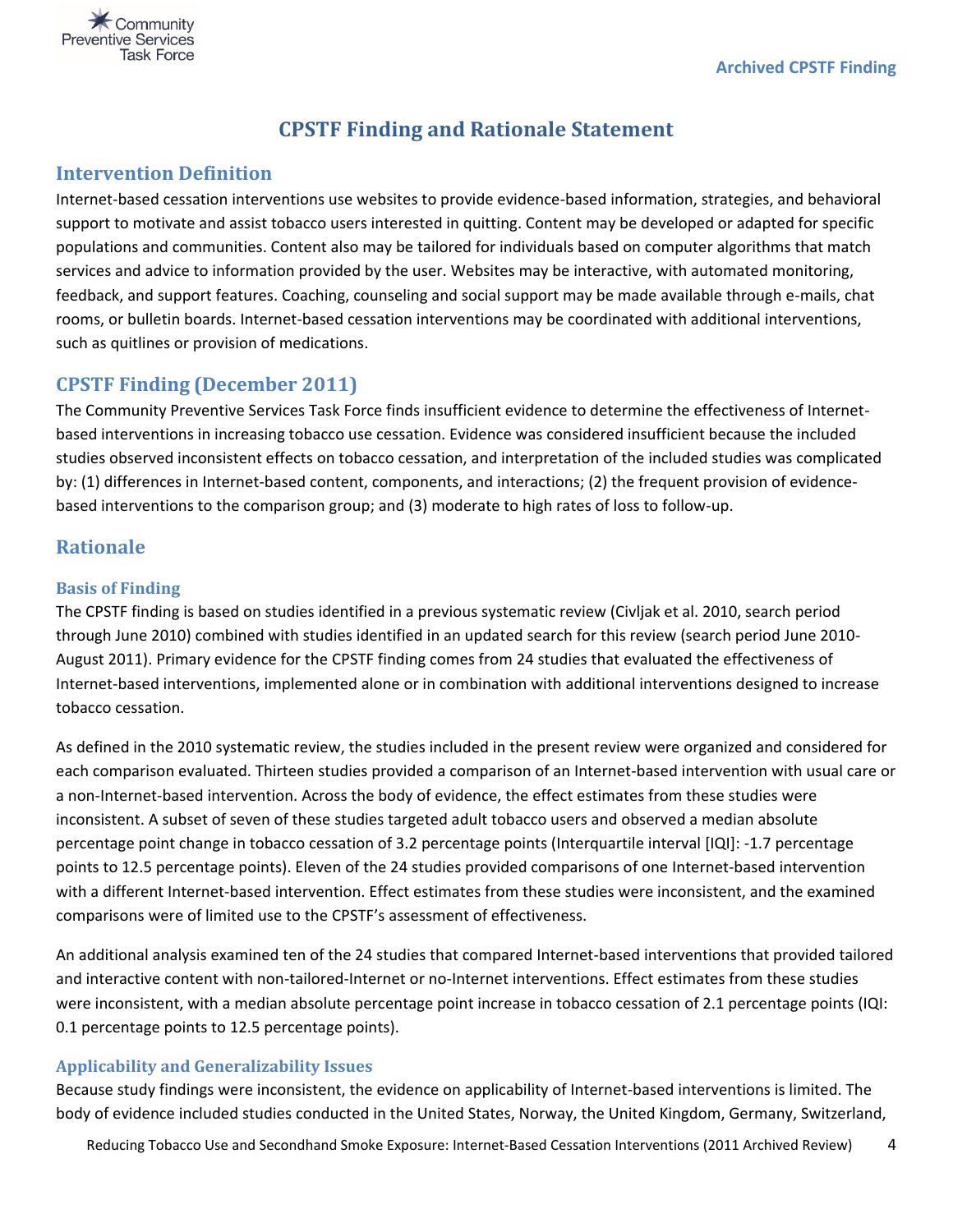

#### **Archived CPSTF Finding**

New Zealand, and the Netherlands. Three studies targeting adolescents and two studies targeting young adults observed inconsistent and conflicting effect estimates for tobacco cessation. Although most studies provided demographic information on study participants, effect estimates were not examined on these characteristics; therefore, the effectiveness of Internet-based interventions for potentially important populations, such as tobacco users of low socioeconomic status (SES), cannot be determined from the included studies.

#### <span id="page-4-0"></span>**Data Quality Issues**

No substantial other benefits or harms were identified.

#### <span id="page-4-1"></span>**Economic Evidence**

Although five studies provided information about the costs and benefits of Internet-based interventions for tobacco cessation, conclusions were limited. The included studies examined different applications of these interventions, limiting comparability of results. Overall, the available information provides an incomplete assessment of the costs and benefits associated with Internet-based interventions, and additional research is needed.

#### <span id="page-4-2"></span>**Considerations for Implementation**

Internet-based interventions, if effective, have a number of conceptual advantages for cessation assistance. These include substantial reach and penetration within important target populations, ease and availability of user access to tailored information and support, consistency in treatment content, scalability to match program resources and consumer demand, and the potential for low per-user costs. Interventions developed in the public sector could be shared or cross-linked by tobacco control programs and organizations. These interventions do, however, require ongoing advertising, service promotion, and website enhancements to attract and maintain client demand. Barriers to the implementation and use of Internet-based interventions include concerns about technologies (matching program, network, and client capabilities) and the protections required to ensure confidentiality of participant information. Most Internet-based websites claiming to provide cessation resources do not provide, inform, or link to evidence-based treatments such as counseling, quitlines, and medications. Advertising, cross-promotion, and coordinated web- linkages will be important tools in directing tobacco users to evidence-based interventions on the Internet.

#### <span id="page-4-3"></span>**Evidence Gaps**

Although the evidence on effectiveness of Internet-based interventions for tobacco cessation remains unclear, the conceptual and suggested advantages of these interventions support continued implementation research.

Not surprisingly, the included studies, published between 2004 and 2011, do not evaluate interventions using the full and rapidly expanding range of capabilities for interactive web content and social support. As actual use of the Internetbased interventions in several of the included studies was low, future research should explore strategies to increase use and adherence. Intervention studies should measure use, effectiveness, and economic efficiency, and assess outcomes stratified by demographic characteristics of recruited tobacco users. Although the included studies provide some information on recruitment of study participants, economic evaluations of sustained efforts to promote these interventions, and to recruit and retain tobacco users, are also needed.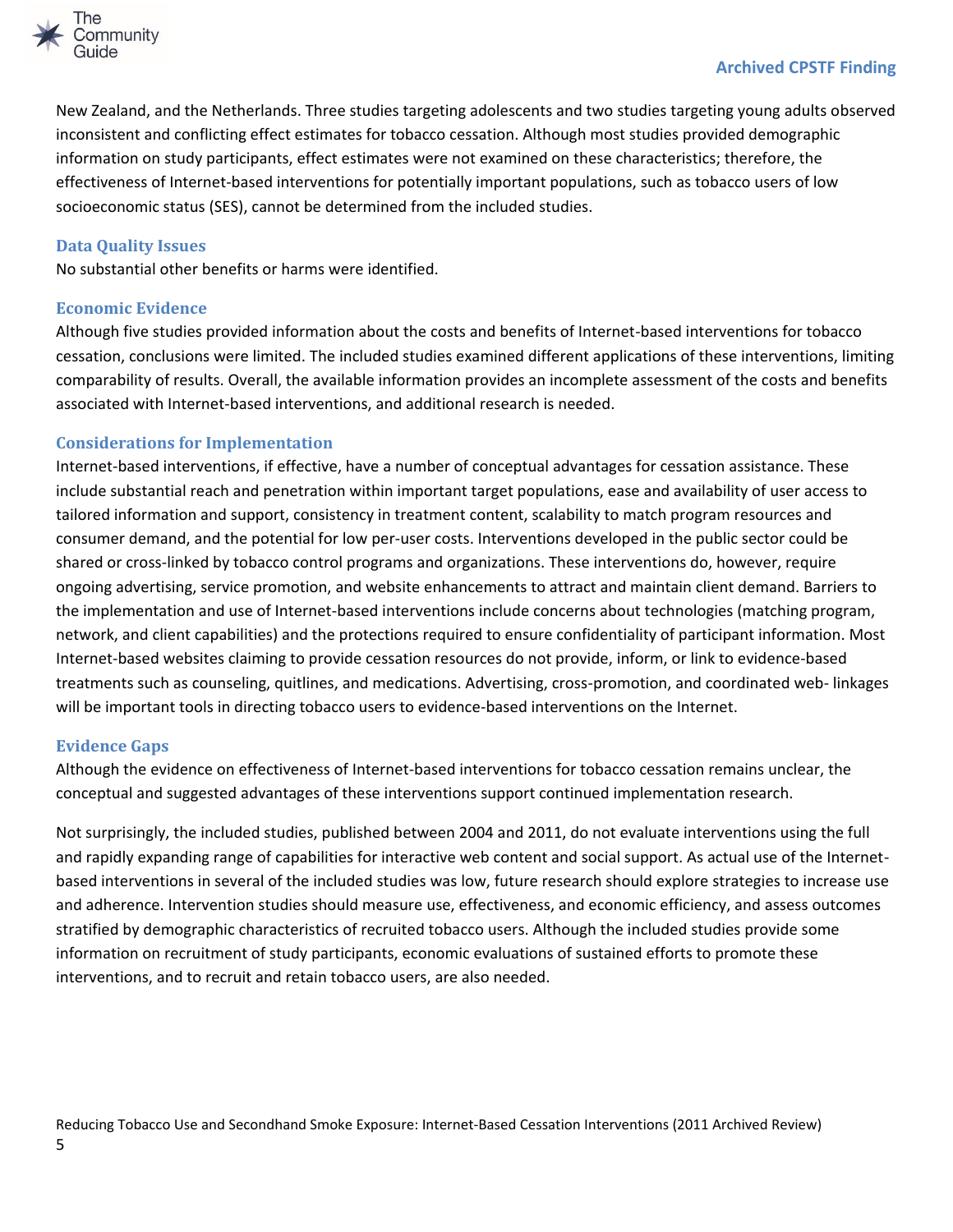

# **Supporting Materials**

## <span id="page-5-1"></span><span id="page-5-0"></span>**Evidence Gaps**

Additional research and evaluation are needed to answer the following questions and fill existing gaps in the evidence base.

- How would the development and use of more recent technologies change outcomes?
- How can programs increase the number of users who enroll and use the intervention?
- What is the economic efficiency of Internet-based cessation interventions and the recruiting process involved?
- How do effectiveness rates vary by demographic characteristics?

# <span id="page-5-2"></span>**Included Studies**

*The number of studies and publications do not always correspond (e.g., a publication may include several studies or one study may be explained in several publications).*

An LC, Klatt C, Perry CL, Lein EB, Hennrikus DJ, Pallonen UE, et al.The RealU online cessation intervention for college smokers: a randomized controlled trial. *Preventive Medicine* 2008;47:194–9.

Brendryen H, Drozd F, Kraft P. A digital smoking cessation program delivered through internet and cell phone without nicotine replacement (Happy Ending): Randomized controlled trial. *Journal of Medical Internet Research* 2008;10(5):e51.

Brendryen H, Kraft P. Happy Ending: a randomized controlled trial of a digital multi-media smoking cessation intervention. *Addiction* 2008;103:478–84.

Clark MM, Cox LS, Jett JR, Patten CA, Schroeder DR, Nirelli LM, et al. Effectiveness of smoking cessation self-help materials in a lung cancer screening population. *Lung Cancer* 2004;44(1):13–21.

Etter JF. Comparing the efficacy of two Internet-based, computer tailored smoking cessation programs: a randomized trial. *Journal of Medical Internet Research* 2005;7(1):e2.

Graham AL, Cobb NK, Papandonatos GD, et al. A randomized trial of internet and telephone treatment for smoking cessation. *Arch Intern Med* 2011; 171(1): 46-53.

Haug, Meyer C and John U. Efficacy of an Internet program for smoking cessation during and after inpatient rehabilitation treatment: a quasi-randomized controlled trial. *Addictive Behaviors* 2011;36(12):1369-72.

Japuntich SJ, Zehner ME, Smith SS, Jorenby DE, Valdez JA, Fiore MC, et al. Smoking cessation via the internet: a randomized clinical trial of an internet intervention as adjuvant treatment in a smoking cessation intervention. *Nicotine & Tobacco Research* 2006;8 Suppl 1:S59–67.

McDonnell D, Lee H, Kazinets G, et al. An Internet Based Smoking Cessation Program for Korean Americans: Results from a Randomized Controlled Trial. *Nicotine & Tobacco Research* 2011; 13(5): 336-343.

Reducing Tobacco Use and Secondhand Smoke Exposure: Internet-Based Cessation Interventions (2011 Archived Review) 6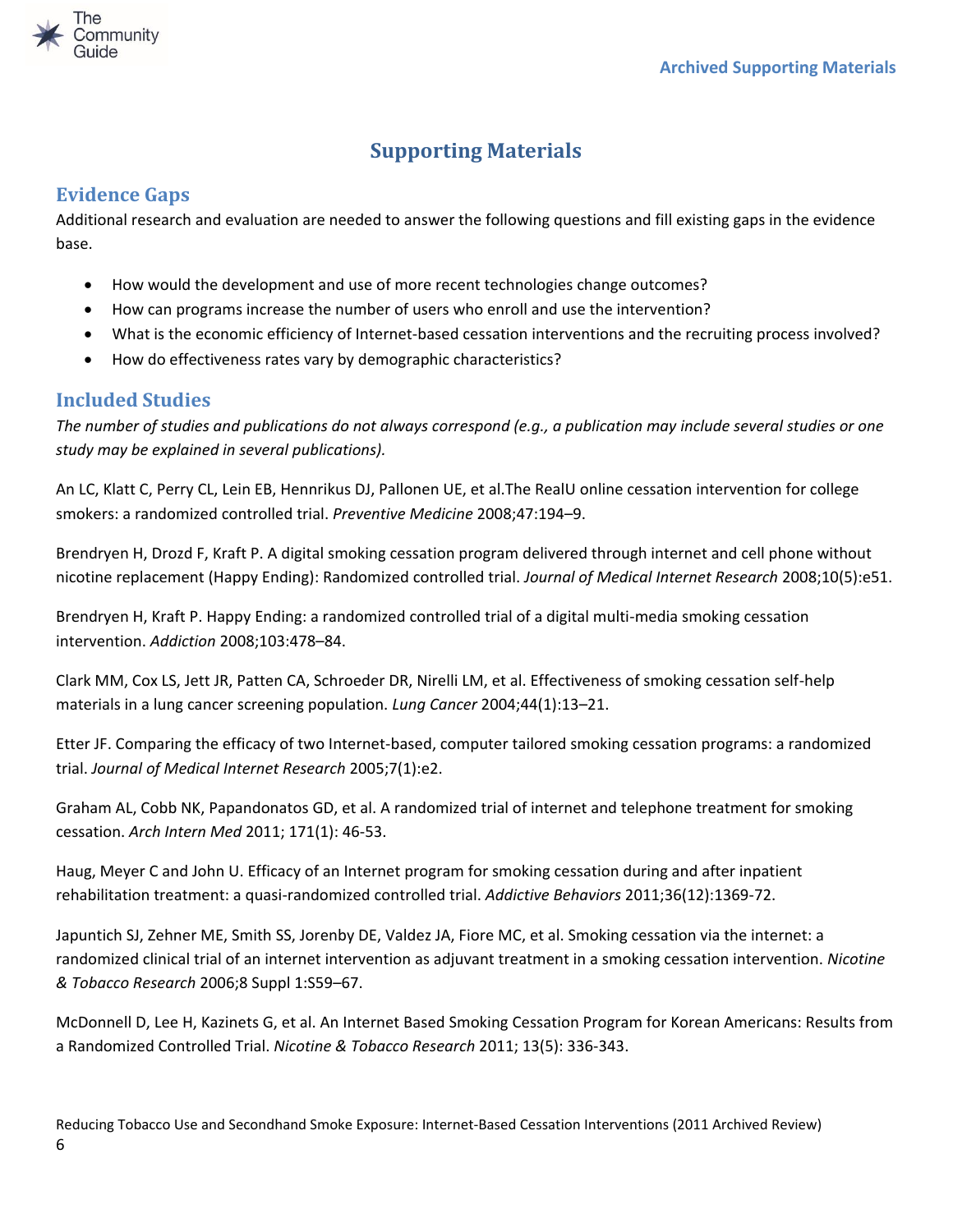

McKay HG, Danaher BG, Seeley JR, Lichtenstein E, Gau JM. Comparing two web-based smoking cessation programs: randomized controlled trial. *Journal of Medical Internet Research* 2008;10(5):e40.

Mermelstein R, Turner L. Web-based support as an adjunct to group-based smoking cessation for adolescents. *Nicotine & Tobacco Research* 2006;8 Suppl 1:S69–76.

Munoz RF, Lenert LL, Delucchi K, Stoddard J, Perez JE, Penilla C, et al. Toward evidence-based Internet interventions: A Spanish/English Web site for international smoking cessation trials. *Nicotine & Tobacco Research* 2006;8:77–87.

Munoz RF, Barrera AZ, Delucchi K, Penilla C, Torres LD, Perez- Stable EJ. International Spanish/English Internet smoking cessation trial yields 20% abstinence rates at 1 year. *Nicotine & Tobacco Research* 2009;11:1025–34.

Patten CA, Croghan IT, Meis TM, Decker PA, Pingree S, Colligan RC, et al. Randomized clinical trial of an Internet-based versus brief office intervention for adolescent smoking cessation. *Patient Education and Counseling* 2006;64(1-3):249– 58.

Rabius V, Pike KJ, Wiatrek D, McAlister AL. Comparing internet assistance for smoking cessation: 13-month follow-up of a six-arm randomized controlled trial. *Journal of Medical Internet Research* 2008;10(5):e45.

Stoddard JL, Augustson EM, Moser RP. Effect of adding a virtual community (bulletin board) to smokefree.gov: randomized controlled trial. *Journal of Medical Internet Research* 2008;10(5): e53.

Strecher VJ, Shiffman S,West R. Randomized controlled trial of a web-based computer-tailored smoking cessation program as a supplement to nicotine patch therapy. *Addiction* 2005;100(5): 682–8.

Strecher VJ, McClure JB, Alexander GL, Chakraborty B, Nair VN, Konkel JM, et al. Web-based smoking-cessation programs: results of a randomized trial. *American Journal of Preventive Medicine* 2008;34:373–81.

Swan GE, McClure JB, Jack LM, Zbikowski SM, Javitz HS, Catz SL, et al. Behavioral counseling and varenicline treatment for smoking cessation. *American Journal of Preventive Medicine* 2010; 38:482–90.

Swartz LHG, Noell JW, Schroeder SW, Ary DV. A randomized control study of a fully automated internet based smoking cessation programme. *Tobacco Control* 2006;15(1):7–12.

Te Poel F, Bolman C, Reubsaet A, de Vries H. Efficacy of single computer-tailored e-mail for smoking cessation: results after 6 months. *Health Education Research* 2009;24(6):930–40.

Whittaker R, Dorey E, Bramley D, et al. A theory-based video messaging mobile phone intervention for smoking cessation: randomized control trial. *Journal of Medical Internet Research* 2011;13(1):e10.

Woodruff SI, Conway TL, Edwards CC, Elliott SP, Crittenden J. Evaluation of an internet virtual world chat room for adolescent smoking cessation. *Addictive Behaviors* 2007;32:1769–86.

McDonnell D, Lee H, Kazinets G, et al. An internet based smoking cessation program for Korean Americans: results from a randomized controlled trial. *Nicotine and Tobacco Research* 2011; 13(5): 336-43.

Reducing Tobacco Use and Secondhand Smoke Exposure: Internet-Based Cessation Interventions (2011 Archived Review) 7